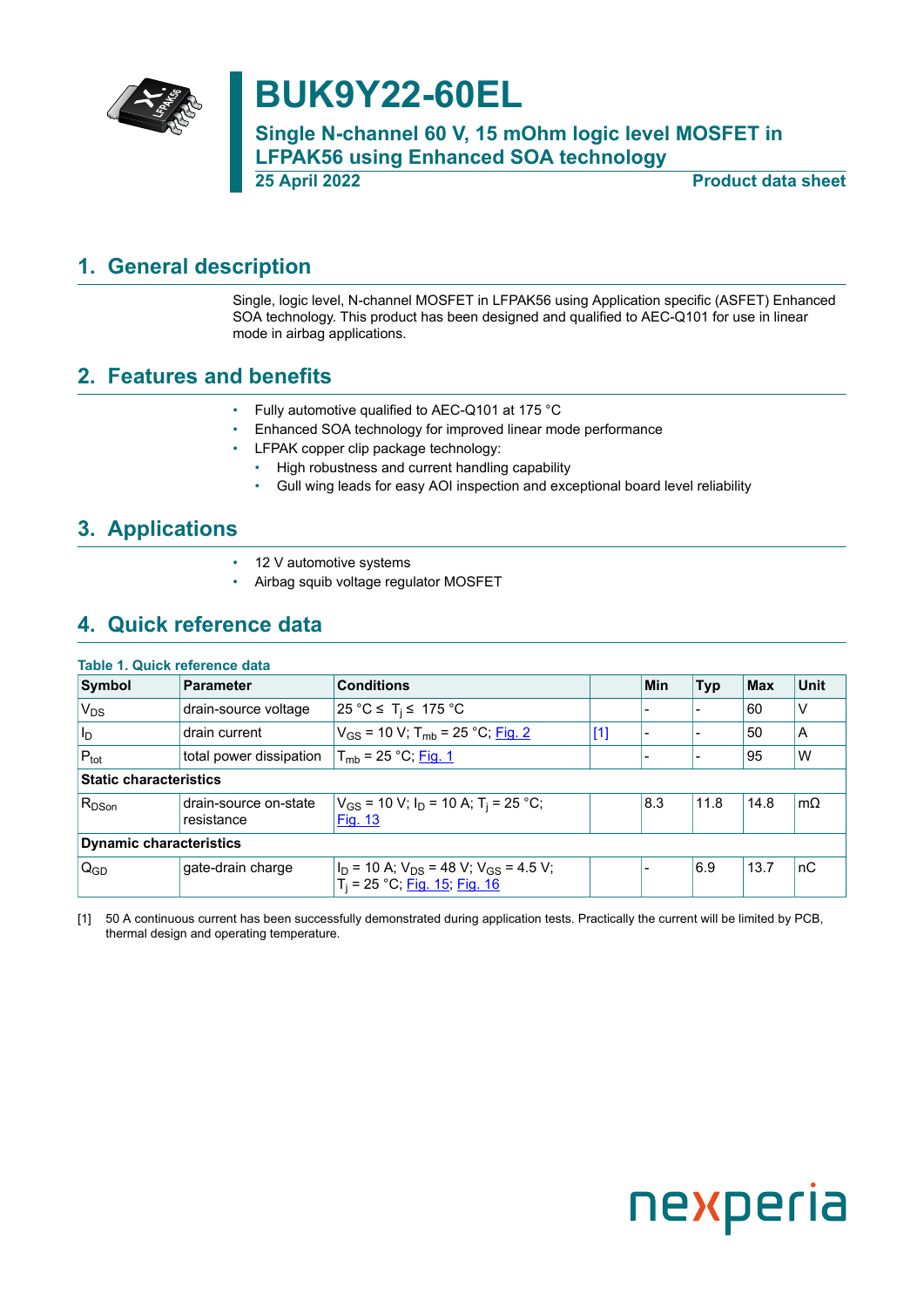# <span id="page-1-0"></span>**5. Pinning information**

| <b>Table 2. Pinning information</b> |        |                                      |                                          |                       |  |  |  |
|-------------------------------------|--------|--------------------------------------|------------------------------------------|-----------------------|--|--|--|
| Pin                                 | Symbol | <b>Description</b>                   | Simplified outline                       | <b>Graphic symbol</b> |  |  |  |
|                                     | S      | source                               | mb                                       |                       |  |  |  |
| 2                                   | S      | source                               |                                          |                       |  |  |  |
| 3                                   | S      | source                               | a                                        |                       |  |  |  |
| 4                                   | G      | gate                                 |                                          |                       |  |  |  |
| mb                                  | D      | mounting base; connected<br>to drain | 2 3 4<br>LFPAK56; Power-<br>SO8 (SOT669) | mbb076                |  |  |  |

# <span id="page-1-1"></span>**6. Ordering information**

#### **Table 3. Ordering information**

| Type number  | Package               |                                                               |         |  |  |
|--------------|-----------------------|---------------------------------------------------------------|---------|--|--|
|              | <b>Name</b>           | <b>Description</b>                                            | Version |  |  |
| BUK9Y22-60EL | LFPAK56:<br>Power-SO8 | plastic, single-ended surface-mounted package; 4<br>terminals | SOT669  |  |  |

# <span id="page-1-2"></span>**7. Marking**

| <b>Table 4. Marking codes</b> |                     |  |  |  |
|-------------------------------|---------------------|--|--|--|
| Type number                   | <b>Marking code</b> |  |  |  |
| BUK9Y22-60EL                  | 92260EL             |  |  |  |

# <span id="page-1-3"></span>**8. Limiting values**

#### **Table 5. Limiting values**

*In accordance with the Absolute Maximum Rating System (IEC 60134).Tj = 25 °C unless otherwise stated.*

| Symbol                      | <b>Parameter</b>                                 | <b>Conditions</b>                                                                                                                                         |         | <b>Min</b> | Max | <b>Unit</b> |
|-----------------------------|--------------------------------------------------|-----------------------------------------------------------------------------------------------------------------------------------------------------------|---------|------------|-----|-------------|
| $V_{DS}$                    | drain-source voltage                             | 25 °C ≤ T <sub>i</sub> ≤ 175 °C                                                                                                                           |         |            | 60  | v           |
| $V_{GS}$                    | gate-source voltage                              | DC; $T_i \leq 175$ °C                                                                                                                                     |         | $-10$      | 10  | V           |
| $P_{\text{tot}}$            | total power dissipation                          | $T_{mb}$ = 25 °C; Fig. 1                                                                                                                                  |         |            | 95  | W           |
| $ I_D $                     | drain current                                    | $V_{GS}$ = 10 V; T <sub>mb</sub> = 25 °C; Fig. 2                                                                                                          | $[1]$   |            | 50  | A           |
|                             |                                                  | $V_{GS}$ = 10 V; T <sub>mb</sub> = 100 °C; Fig. 2                                                                                                         |         |            | 37  | A           |
| I <sub>DM</sub>             | peak drain current                               | pulsed; $t_p$ ≤ 10 µs; T <sub>mb</sub> = 25 °C; Fig. 3;<br><u>Fig. 4</u>                                                                                  |         |            | 212 | A           |
| $T_{\text{stg}}$            | storage temperature                              |                                                                                                                                                           |         | $-55$      | 175 | $^{\circ}C$ |
| $T_i$                       | junction temperature                             |                                                                                                                                                           |         | $-55$      | 175 | $^{\circ}C$ |
| Source-drain diode          |                                                  |                                                                                                                                                           |         |            |     |             |
| $\vert$ <sub>s</sub>        | source current                                   | $T_{mb}$ = 25 °C                                                                                                                                          |         |            | 50  | A           |
| $I_{\text{SM}}$             | peak source current                              | pulsed; $t_p \leq 10 \text{ }\mu\text{s}$ ; T <sub>mb</sub> = 25 °C                                                                                       |         |            | 212 | A           |
| <b>Avalanche ruggedness</b> |                                                  |                                                                                                                                                           |         |            |     |             |
| $E_{DS(AL)S}$               | non-repetitive drain-<br>source avalanche energy | $I_D$ = 34 A; $V_{\text{sup}}$ ≤ 60 V; R <sub>GS</sub> = 50 Ω;<br>$V_{GS}$ = 10 V; T <sub>j(init)</sub> = 25 °C; unclamped;<br>$t_p = 49 \,\mu s;$ Fig. 5 | [2] [3] |            | 66  | mJ          |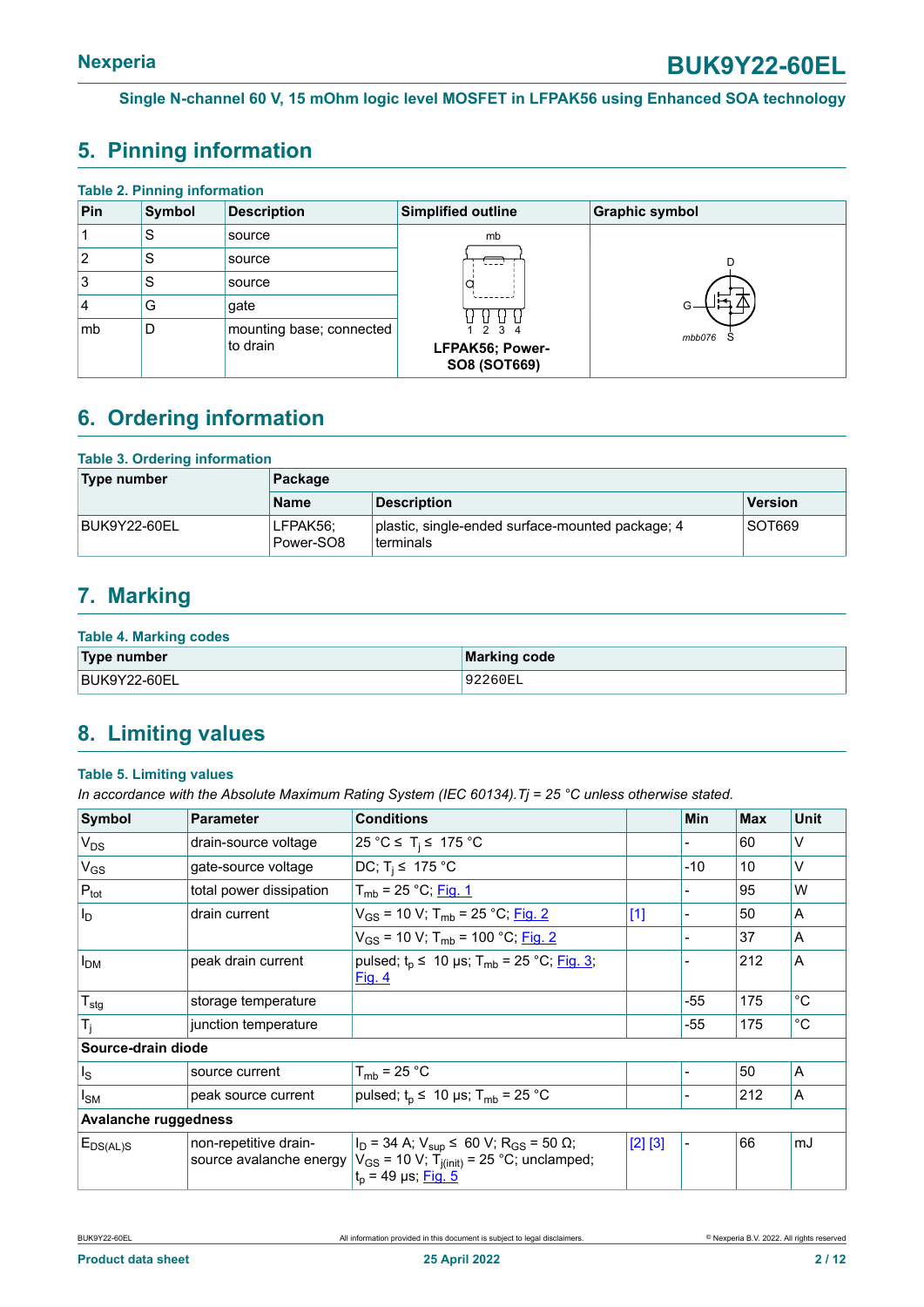<span id="page-2-2"></span>

| Symbol            | <b>Parameter</b>                     | <b>Conditions</b>                                                                                         | Min | Max | <b>Unit</b> |
|-------------------|--------------------------------------|-----------------------------------------------------------------------------------------------------------|-----|-----|-------------|
| ' I <sub>AS</sub> | non-repetitive avalanche<br>'current | $V_{\text{sup}}$ ≤ 60 V; V <sub>GS</sub> = 10 V; T <sub>j(init)</sub> = 25 °C;<br>$R_{GS}$ = 50 Ω; Fig. 5 |     | 34  | ΙA          |

[1] 50 A continuous current has been successfully demonstrated during application tests. Practically the current will be limited by PCB, thermal design and operating temperature.

[2] Single-pulse avalanche rating limited by maximum junction temperature of 175 °C.

- [3] Refer to application note AN10273 for further information.
- [4] Protected by 100% test.

<span id="page-2-1"></span>



<span id="page-2-0"></span>

 $V$ <sub>GS</sub> ≥ 10 V

(1) 50 A continuous current has been successfully demonstrated during application tests. Practically the current will be limited by PCB, thermal design and operating temperature.

#### **Fig. 2. Continuous drain current as a function of mounting base temperature**

<span id="page-2-3"></span>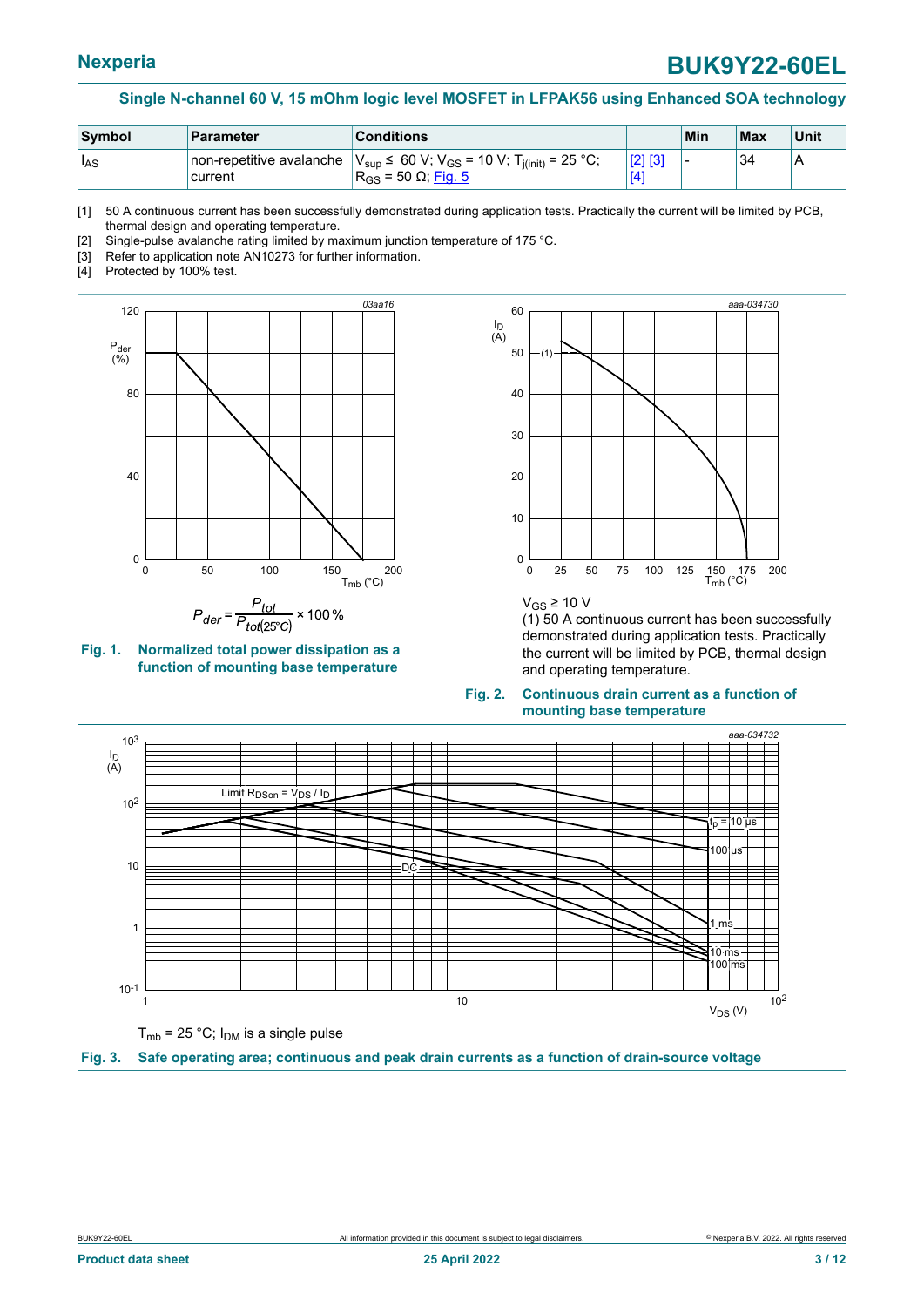<span id="page-3-1"></span><span id="page-3-0"></span>

#### <span id="page-3-2"></span>**9. Thermal characteristics**

#### **Table 6. Thermal characteristics**

| Symbol           | <b>Parameter</b>                                                 | <b>Conditions</b> | Min | <b>Typ</b> | Max  | Unit |
|------------------|------------------------------------------------------------------|-------------------|-----|------------|------|------|
| $ R_{th(j-mb)} $ | thermal resistance from $Eig. 6$<br>junction to mounting<br>base |                   |     | .44        | 1.58 | K/W  |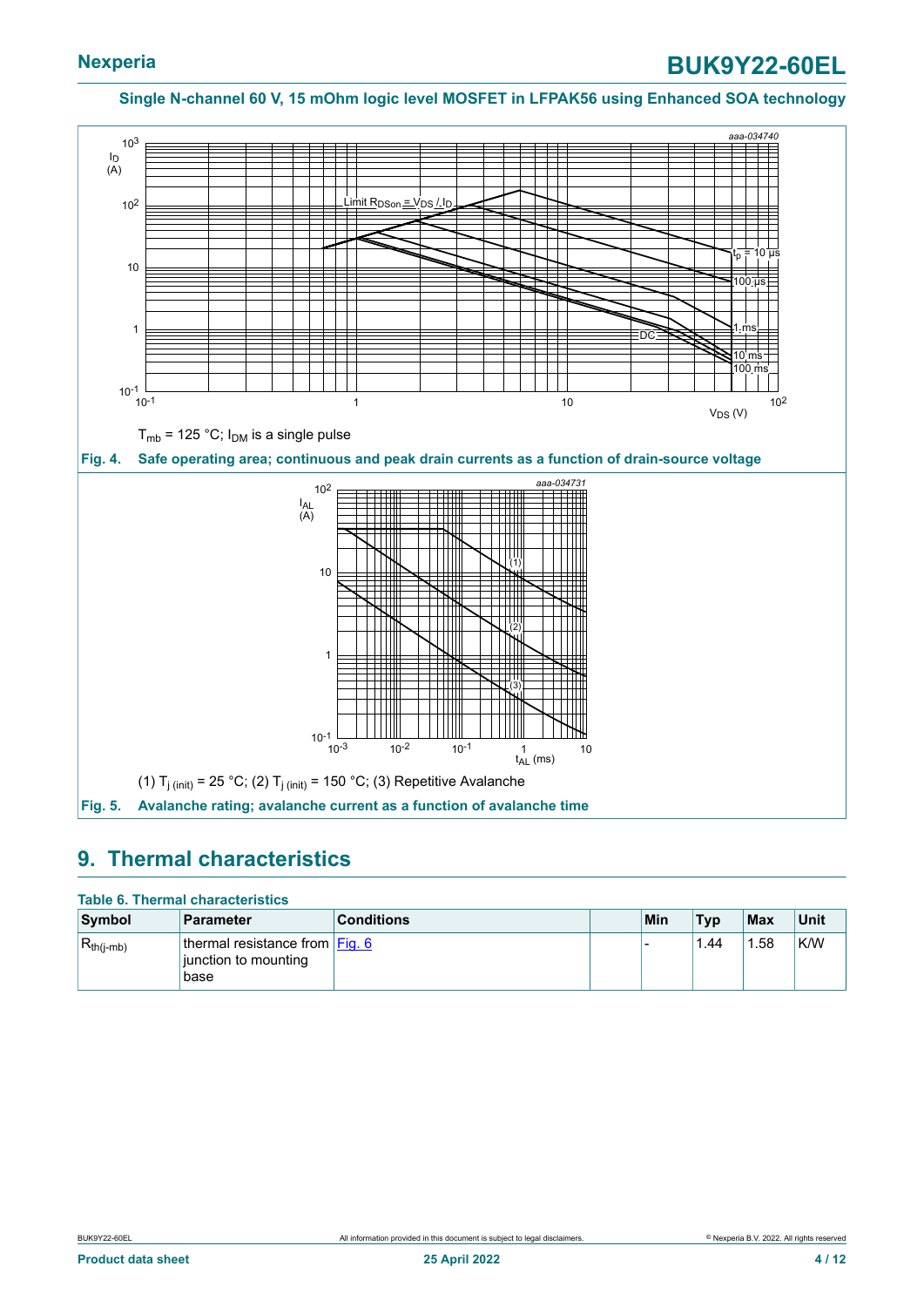<span id="page-4-0"></span>

## <span id="page-4-1"></span>**10. Characteristics**

| Symbol                        | <b>Parameter</b>                    | <b>Conditions</b>                                                                    | Min            | <b>Typ</b>     | <b>Max</b>    | Unit      |
|-------------------------------|-------------------------------------|--------------------------------------------------------------------------------------|----------------|----------------|---------------|-----------|
| <b>Static characteristics</b> |                                     |                                                                                      |                |                |               |           |
| $V_{(BR)DSS}$                 | drain-source                        | $I_D$ = 250 µA; $V_{GS}$ = 0 V; T <sub>i</sub> = 25 °C                               | 60             | 66             | $\frac{1}{2}$ | V         |
|                               | breakdown voltage                   | $I_D$ = 250 µA; $V_{GS}$ = 0 V; T <sub>i</sub> = -40 °C                              |                | 63.5           |               | V         |
|                               |                                     | $I_D$ = 250 µA; $V_{GS}$ = 0 V; T <sub>i</sub> = -55 °C                              | 54             | 62.5           |               | V         |
| $V_{GS(th)}$                  | gate-source threshold<br>voltage    | $I_D$ = 1 mA; $V_{DS} = V_{GS}$ ; T <sub>i</sub> = 25 °C; Fig. 11;<br><b>Fig. 12</b> | 1.4            | 1.77           | 2.1           | V         |
|                               |                                     | $I_D$ = 1 mA; $V_{DS} = V_{GS}$ ; T <sub>i</sub> = -55 °C; Fig. 12                   |                |                | 2.45          | $\vee$    |
|                               |                                     | $I_D = 1$ mA; $V_{DS} = V_{GS}$ ; T <sub>i</sub> = 175 °C;<br>Fig. 12                | 0.5            |                |               | V         |
| $I_{DSS}$                     | drain leakage current               | $V_{DS}$ = 60 V; V <sub>GS</sub> = 0 V; T <sub>i</sub> = 25 °C                       | $\overline{a}$ | 0.01           | $\mathbf{1}$  | μA        |
|                               |                                     | $V_{DS}$ = 60 V; V <sub>GS</sub> = 0 V; T <sub>j</sub> = 175 °C                      |                | 30             | 500           | μA        |
| $I_{GSS}$                     | gate leakage current                | $V_{GS}$ = 10 V; $V_{DS}$ = 0 V; T <sub>i</sub> = 25 °C                              |                | 2              | 100           | nA        |
|                               |                                     | $V_{GS}$ = -10 V; $V_{DS}$ = 0 V; T <sub>i</sub> = 25 °C                             |                | $\overline{2}$ | 100           | nA        |
| $R_{DSon}$                    | drain-source on-state<br>resistance | $V_{GS}$ = 10 V; $I_D$ = 10 A; T <sub>i</sub> = 25 °C;<br><b>Fig. 13</b>             | 8.3            | 11.8           | 14.8          | $m\Omega$ |
|                               |                                     | $V_{GS}$ = 10 V; $I_D$ = 10 A; T <sub>i</sub> = 105 °C;<br>Fig. 14                   | 12.6           | 18.5           | 24            | $m\Omega$ |
|                               |                                     | $V_{GS}$ = 10 V; $I_D$ = 10 A; T <sub>i</sub> = 125 °C;<br><b>Fig. 14</b>            | 13.8           | 20.4           | 26.6          | $m\Omega$ |
|                               |                                     | $V_{GS}$ = 10 V; I <sub>D</sub> = 10 A; T <sub>i</sub> = 175 °C;<br>Fig. 14          | 17.1           | 25.8           | 33.9          | $m\Omega$ |
|                               |                                     | $V_{GS}$ = 4.5 V; $I_D$ = 10 A; T <sub>i</sub> = 25 °C;<br><b>Fig. 13</b>            | 12             | 17.2           | 23            | $m\Omega$ |
|                               |                                     | $V_{GS}$ = 4.5 V; $I_D$ = 10 A; T <sub>i</sub> = 105 °C;<br><b>Fig. 14</b>           | 17.8           | 26.4           | 36.6          | $m\Omega$ |
|                               |                                     | $V_{GS}$ = 4.5 V; $I_D$ = 10 A; T <sub>i</sub> = 125 °C;<br>Fig. 14                  | 19.4           | 29             | 40.5          | $m\Omega$ |
|                               |                                     | $V_{GS}$ = 4.5 V; $I_D$ = 10 A; T <sub>i</sub> = 175 °C;<br>Fig. 14                  | 23.6           | 36             | 51            | $m\Omega$ |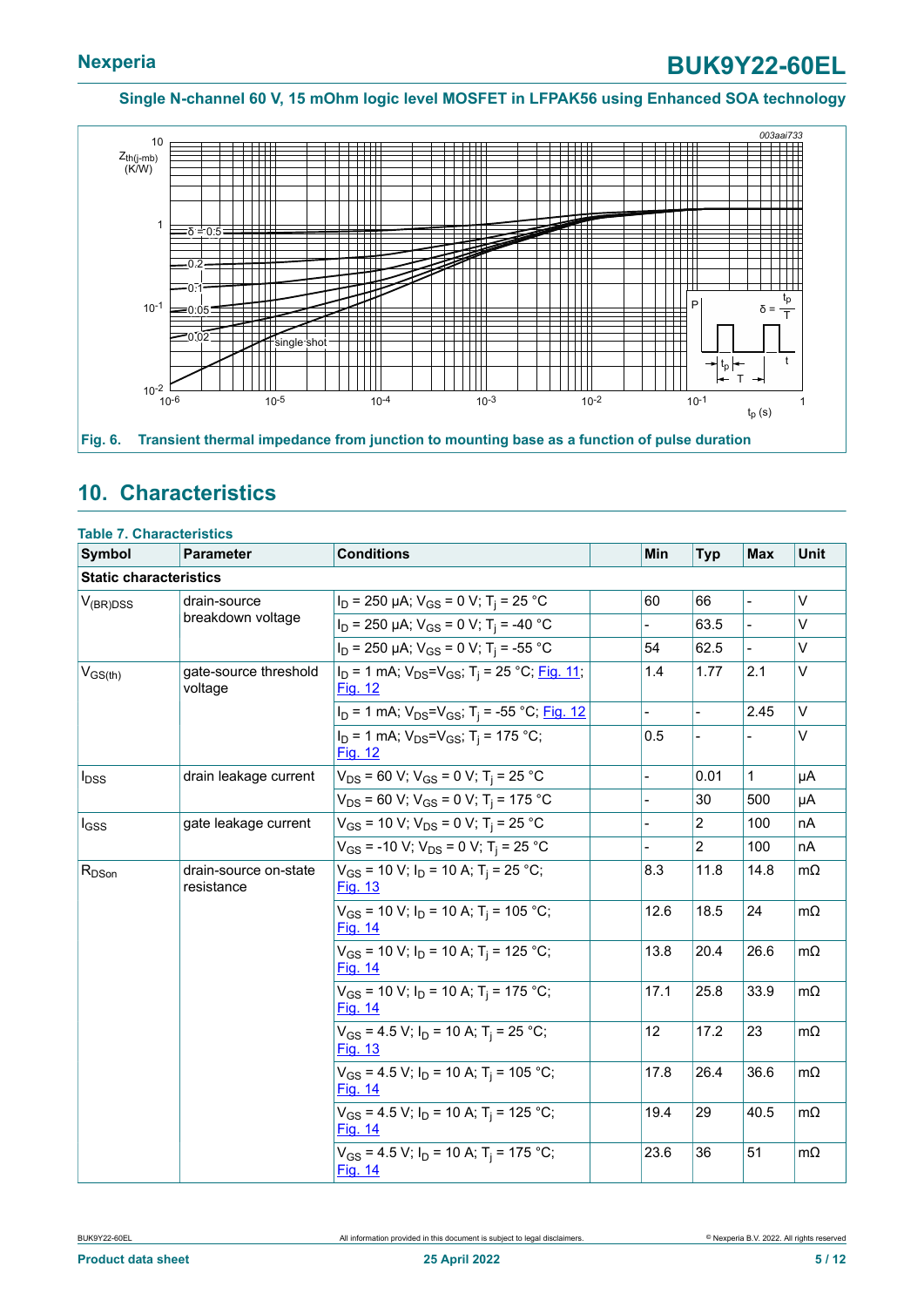<span id="page-5-0"></span>

| <b>Symbol</b>                  | <b>Parameter</b>                | <b>Conditions</b>                                                                            |       | Min | <b>Typ</b> | <b>Max</b>     | <b>Unit</b> |
|--------------------------------|---------------------------------|----------------------------------------------------------------------------------------------|-------|-----|------------|----------------|-------------|
| $R_G$                          | gate resistance                 | f = 1 MHz; $T_i$ = 25 °C                                                                     |       |     | 1.81       |                | Ω           |
| <b>Dynamic characteristics</b> |                                 |                                                                                              |       |     |            |                |             |
| $Q_{G(tot)}$                   | total gate charge               | $I_D$ = 10 A; $V_{DS}$ = 48 V; $V_{GS}$ = 10 V;<br>$T_i$ = 25 °C; Fig. 15; Fig. 16           |       |     | 34         | 48             | nC          |
|                                |                                 | $I_D$ = 10 A; $V_{DS}$ = 48 V; $V_{GS}$ = 4.5 V;                                             |       |     | 16.6       | 23.2           | nC          |
| $Q_{GS}$                       | gate-source charge              | $T_i$ = 25 °C; Fig. 15; Fig. 16                                                              |       |     | 4.6        | 7              | nC          |
| Q <sub>GD</sub>                | gate-drain charge               |                                                                                              |       |     | 6.9        | 13.7           | nC          |
| $C_{iss}$                      | input capacitance               | $V_{DS}$ = 25 V; V <sub>GS</sub> = 0 V; f = 1 MHz;<br>T <sub>i</sub> = 25 °C; <u>Fig. 17</u> |       |     | 1852       | 2592           | pF          |
| $C_{\rm oss}$                  | output capacitance              |                                                                                              |       |     | 182        | 218            | pF          |
| $C_{\text{rss}}$               | reverse transfer<br>capacitance |                                                                                              |       |     | 96         | 132            | pF          |
| $t_{d(on)}$                    | turn-on delay time              | $V_{DS}$ = 48 V; R <sub>L</sub> = 5 $\Omega$ ; V <sub>GS</sub> = 5 V;                        |       |     | 10         | $\blacksquare$ | ns          |
| $t_r$                          | rise time                       | $R_{G(ext)} = 5 \Omega$ ; T <sub>i</sub> = 25 °C                                             |       |     | 22         |                | ns          |
| $t_{d(off)}$                   | turn-off delay time             |                                                                                              |       |     | 22         |                | ns          |
| $ t_f $                        | fall time                       |                                                                                              |       |     | 17         | $\overline{a}$ | ns          |
| $g_{fs}$                       | transfer conductance            | $V_{DS}$ = 8 V; I <sub>D</sub> = 10 A; T <sub>i</sub> = 25 °C; <u>Fig. 9</u>                 |       |     | 25.5       | $\overline{a}$ | S           |
|                                | Source-drain diode              |                                                                                              |       |     |            |                |             |
| $V_{SD}$                       | source-drain voltage            | $I_S$ = 10 A; $V_{GS}$ = 0 V; T <sub>i</sub> = 25 °C; Fig. 18                                |       |     | 0.81       | 1              | $\vee$      |
| $t_{rr}$                       | reverse recovery time           | $I_s$ = 10 A; dl <sub>S</sub> /dt = -100 A/µs; $V_{GS}$ = 0 V;                               |       |     | 26         |                | ns          |
| $Q_r$                          | recovered charge                | $V_{DS}$ = 30 V; T <sub>i</sub> = 25 °C; Fig. 19                                             | $[1]$ |     | 26         |                | nC          |

[1] includes capacitive recovery

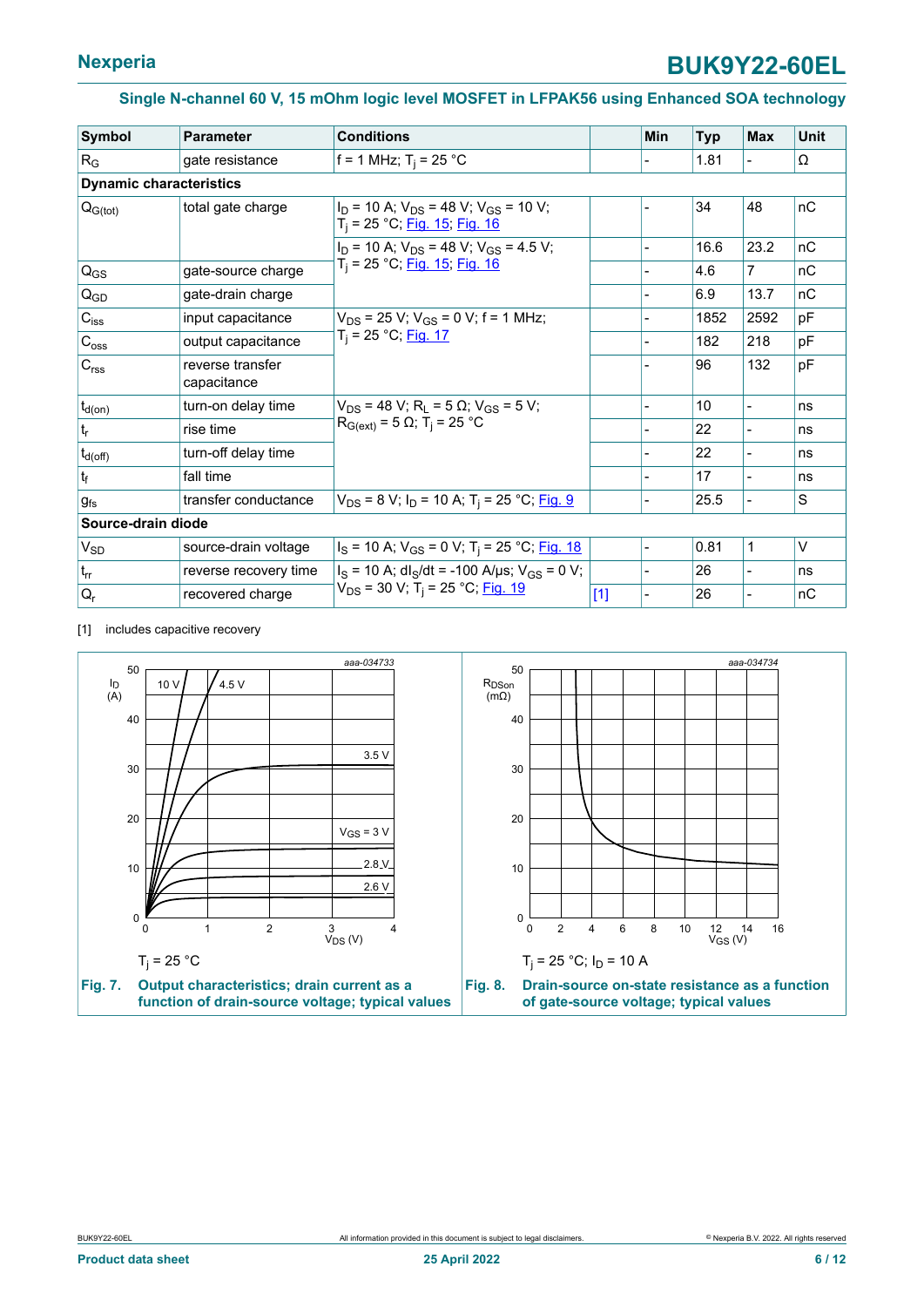<span id="page-6-2"></span><span id="page-6-1"></span><span id="page-6-0"></span>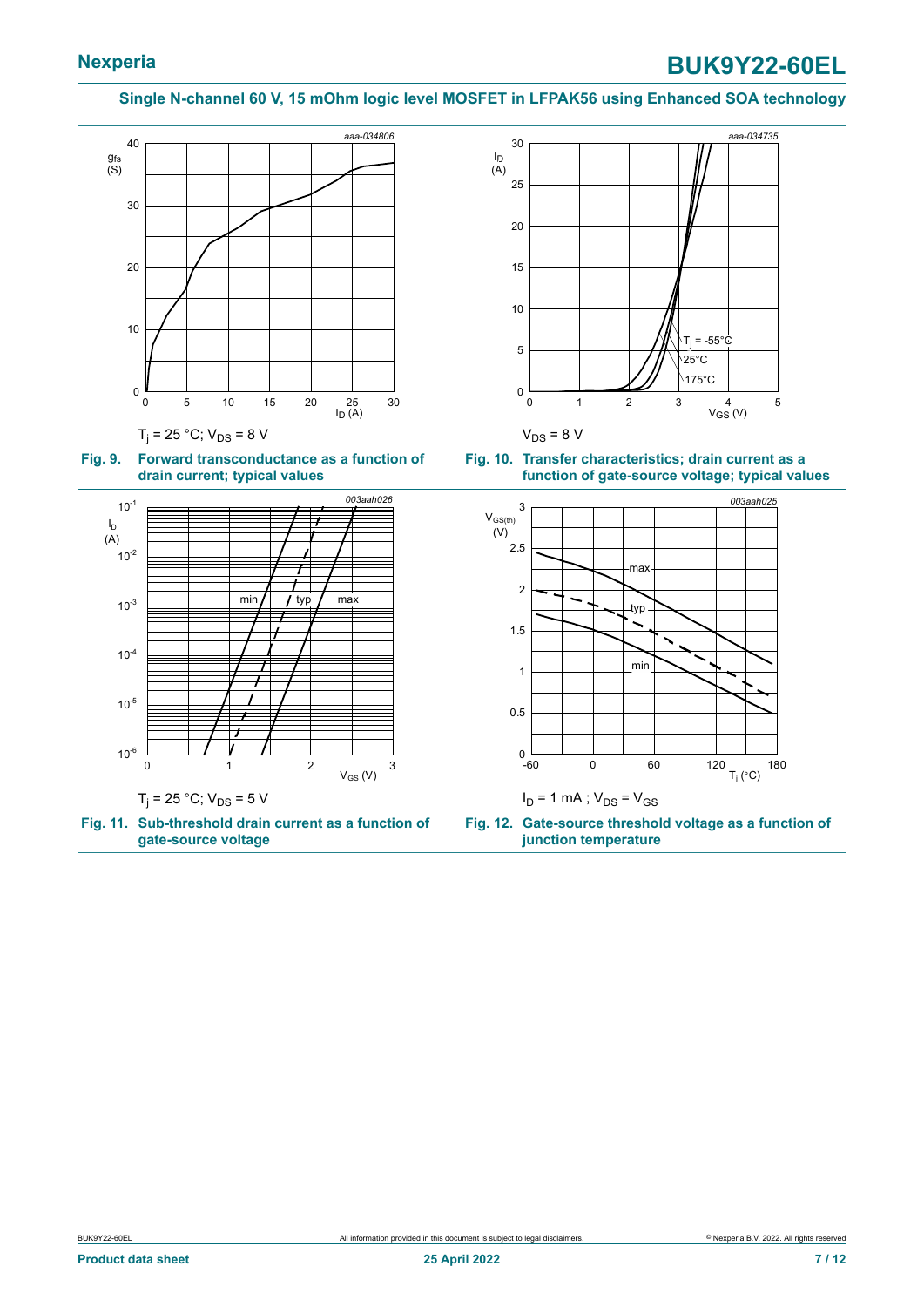# **Nexperia BUK9Y22-60EL**

#### <span id="page-7-3"></span><span id="page-7-2"></span>**Single N-channel 60 V, 15 mOhm logic level MOSFET in LFPAK56 using Enhanced SOA technology**

<span id="page-7-1"></span><span id="page-7-0"></span>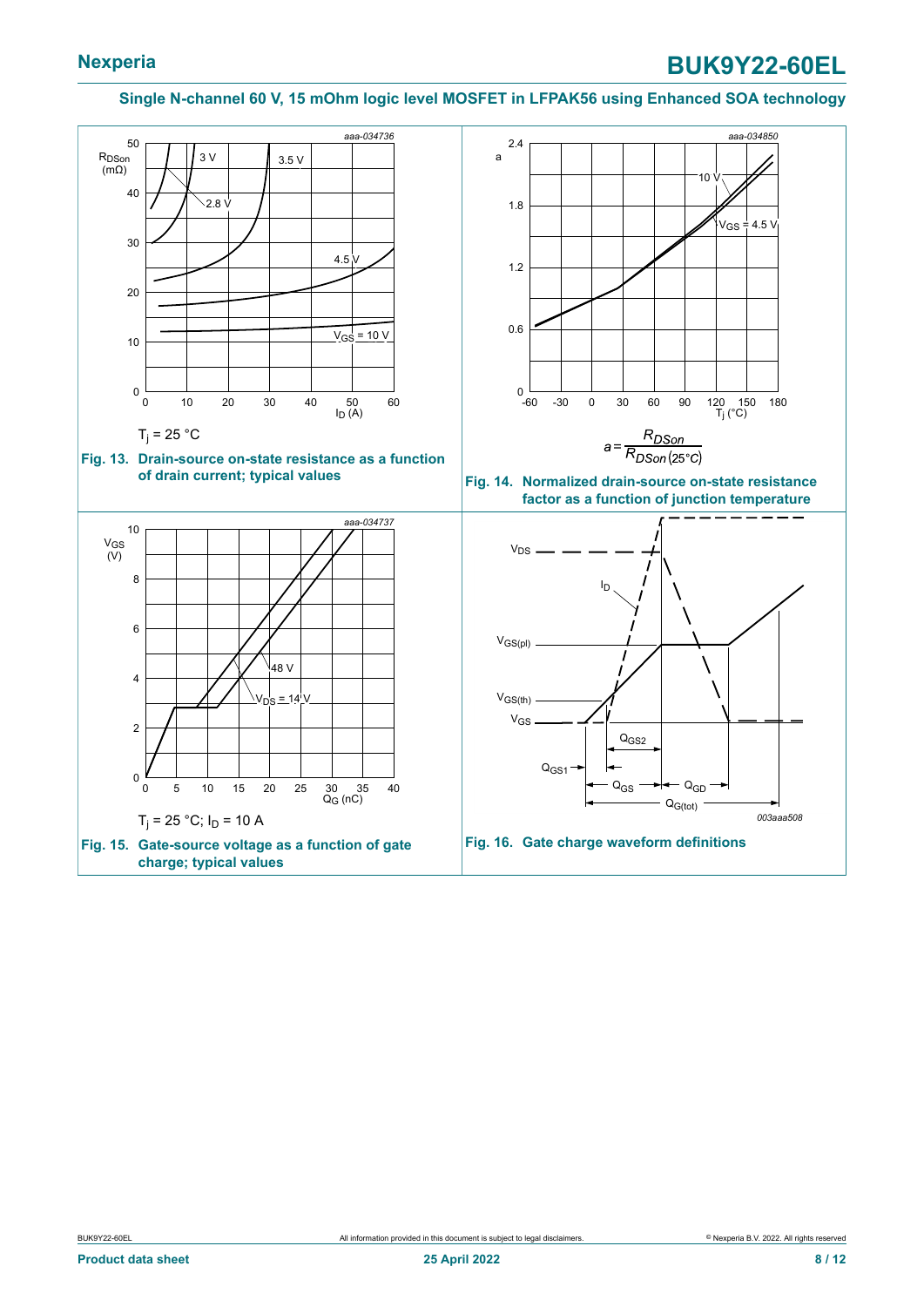<span id="page-8-2"></span><span id="page-8-1"></span><span id="page-8-0"></span>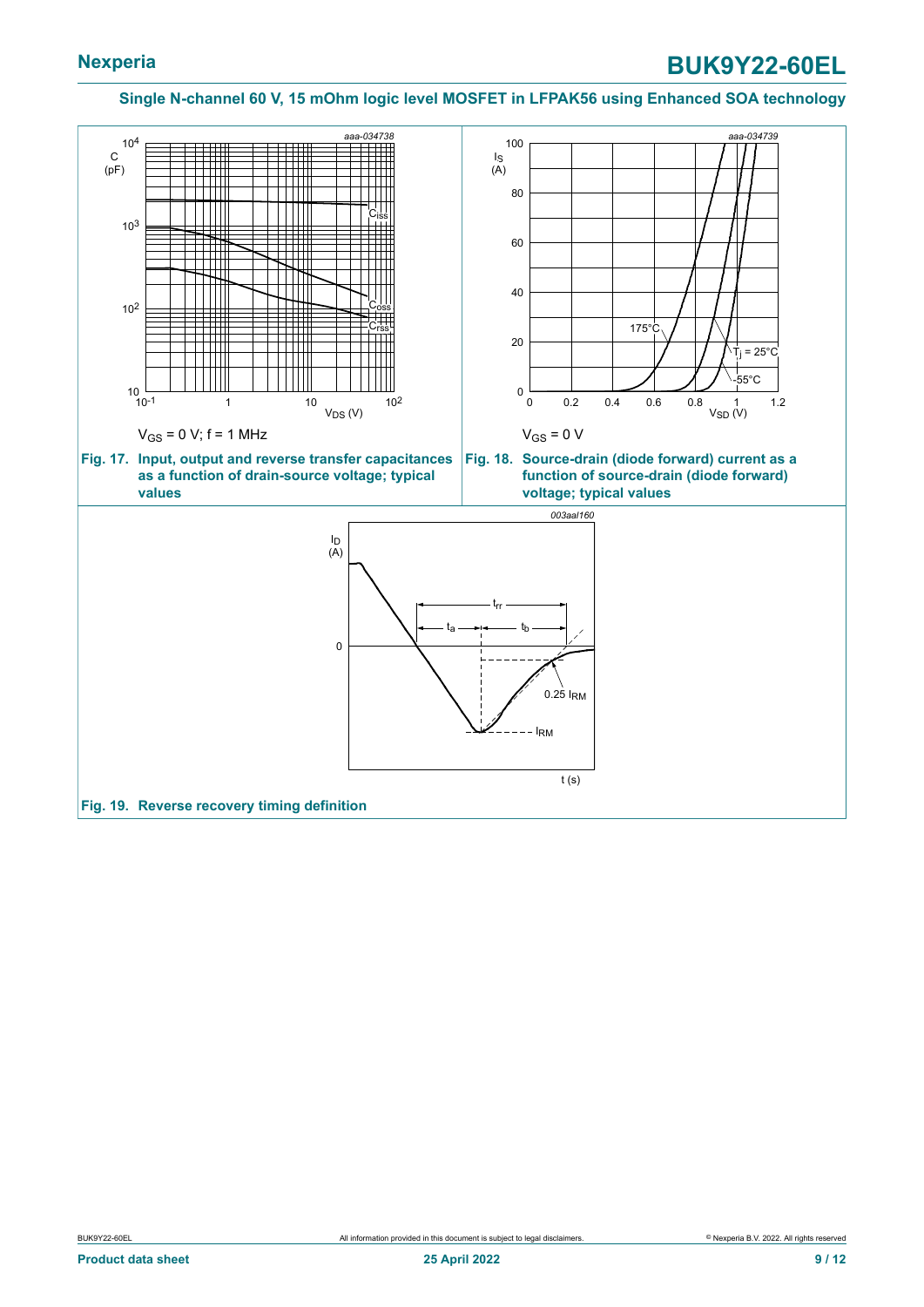# <span id="page-9-0"></span>**11. Package outline**

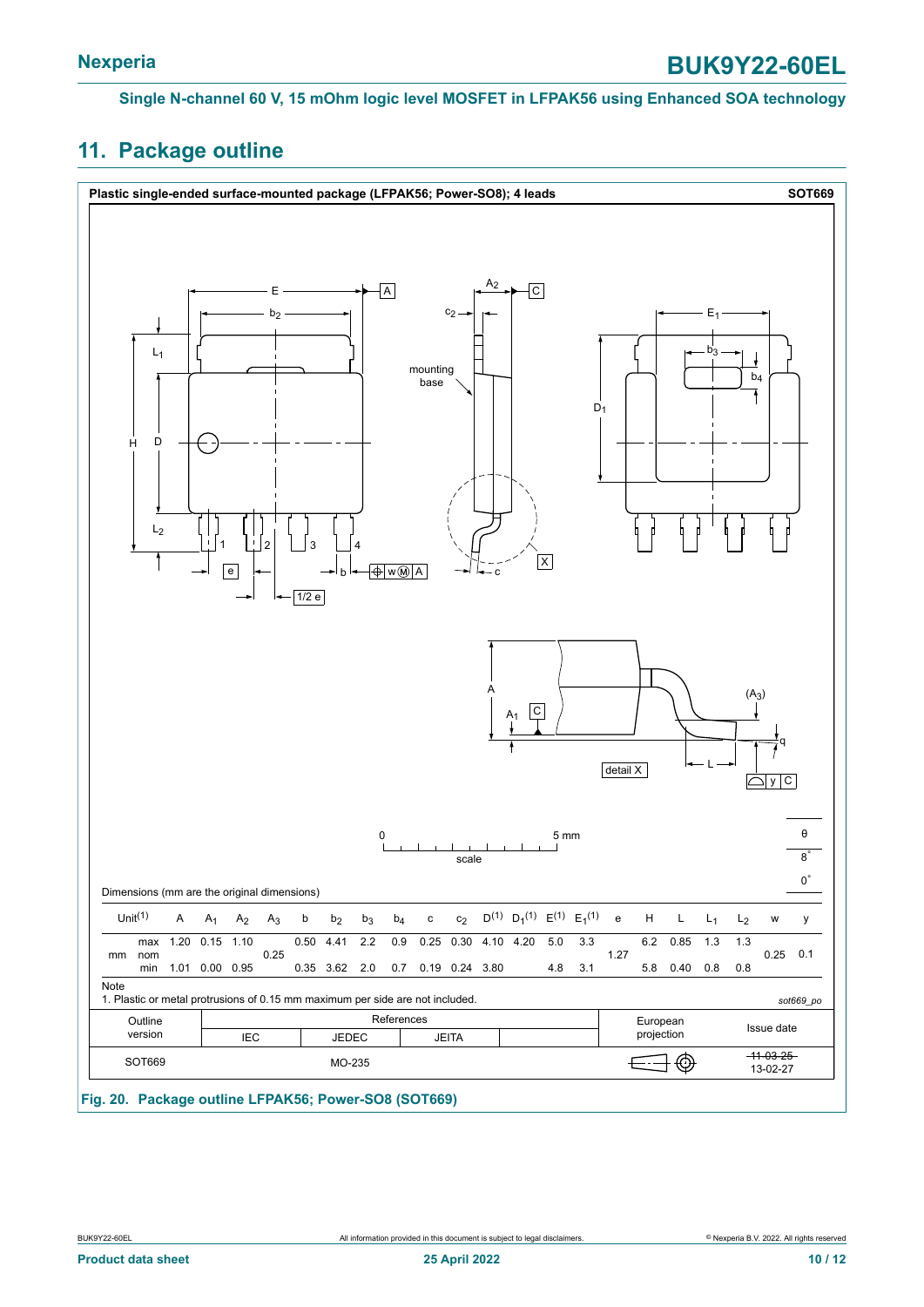# <span id="page-10-0"></span>**12. Legal information**

#### **Data sheet status**

| <b>Document status</b><br>$[1]$ [2] | Product<br>status [3] | <b>Definition</b>                                                                           |
|-------------------------------------|-----------------------|---------------------------------------------------------------------------------------------|
| Objective [short]<br>data sheet     | Development           | This document contains data from<br>the objective specification for<br>product development. |
| Preliminary [short]<br>data sheet   | Qualification         | This document contains data from<br>the preliminary specification.                          |
| Product [short]<br>data sheet       | Production            | This document contains the product<br>specification.                                        |

[1] Please consult the most recently issued document before initiating or completing a design.

The term 'short data sheet' is explained in section "Definitions".

[3] The product status of device(s) described in this document may have changed since this document was published and may differ in case of multiple devices. The latest product status information is available on the internet at [https://www.nexperia.com.](https://www.nexperia.com)

#### **Definitions**

**Draft** — The document is a draft version only. The content is still under internal review and subject to formal approval, which may result in modifications or additions. Nexperia does not give any representations or warranties as to the accuracy or completeness of information included herein and shall have no liability for the consequences of use of such information.

**Short data sheet** — A short data sheet is an extract from a full data sheet with the same product type number(s) and title. A short data sheet is intended for quick reference only and should not be relied upon to contain detailed and full information. For detailed and full information see the relevant full data sheet, which is available on request via the local Nexperia sales office. In case of any inconsistency or conflict with the short data sheet, the full data sheet shall prevail.

**Product specification** — The information and data provided in a Product data sheet shall define the specification of the product as agreed between Nexperia and its customer, unless Nexperia and customer have explicitly agreed otherwise in writing. In no event however, shall an agreement be valid in which the Nexperia product is deemed to offer functions and qualities beyond those described in the Product data sheet.

#### **Disclaimers**

**Limited warranty and liability** — Information in this document is believed to be accurate and reliable. However, Nexperia does not give any representations or warranties, expressed or implied, as to the accuracy or completeness of such information and shall have no liability for the consequences of use of such information. Nexperia takes no responsibility for the content in this document if provided by an information source outside of Nexperia.

In no event shall Nexperia be liable for any indirect, incidental, punitive, special or consequential damages (including - without limitation - lost profits, lost savings, business interruption, costs related to the removal or replacement of any products or rework charges) whether or not such damages are based on tort (including negligence), warranty, breach of contract or any other legal theory.

Notwithstanding any damages that customer might incur for any reason whatsoever, Nexperia's aggregate and cumulative liability towards customer for the products described herein shall be limited in accordance with the Terms and conditions of commercial sale of Nexperia.

**Right to make changes** — Nexperia reserves the right to make changes to information published in this document, including without limitation specifications and product descriptions, at any time and without notice. This document supersedes and replaces all information supplied prior to the publication hereof

**Suitability for use in automotive applications** — This Nexperia product has been qualified for use in automotive applications. Unless otherwise agreed in writing, the product is not designed, authorized or warranted to be suitable for use in life support, life-critical or safety-critical systems or

equipment, nor in applications where failure or malfunction of an Nexperia product can reasonably be expected to result in personal injury, death or severe property or environmental damage. Nexperia and its suppliers accept no liability for inclusion and/or use of Nexperia products in such equipment or applications and therefore such inclusion and/or use is at the customer's own risk.

**Quick reference data** — The Quick reference data is an extract of the product data given in the Limiting values and Characteristics sections of this document, and as such is not complete, exhaustive or legally binding.

**Applications** — Applications that are described herein for any of these products are for illustrative purposes only. Nexperia makes no representation or warranty that such applications will be suitable for the specified use without further testing or modification.

Customers are responsible for the design and operation of their applications and products using Nexperia products, and Nexperia accepts no liability for any assistance with applications or customer product design. It is customer's sole responsibility to determine whether the Nexperia product is suitable and fit for the customer's applications and products planned, as well as for the planned application and use of customer's third party customer(s). Customers should provide appropriate design and operating safeguards to minimize the risks associated with their applications and products.

Nexperia does not accept any liability related to any default, damage, costs or problem which is based on any weakness or default in the customer's applications or products, or the application or use by customer's third party customer(s). Customer is responsible for doing all necessary testing for the customer's applications and products using Nexperia products in order to avoid a default of the applications and the products or of the application or use by customer's third party customer(s). Nexperia does not accept any liability in this respect.

**Limiting values** — Stress above one or more limiting values (as defined in the Absolute Maximum Ratings System of IEC 60134) will cause permanent damage to the device. Limiting values are stress ratings only and (proper) operation of the device at these or any other conditions above those given in the Recommended operating conditions section (if present) or the Characteristics sections of this document is not warranted. Constant or repeated exposure to limiting values will permanently and irreversibly affect the quality and reliability of the device.

**Terms and conditions of commercial sale** — Nexperia products are sold subject to the general terms and conditions of commercial sale, as published at [http://www.nexperia.com/profile/terms,](http://www.nexperia.com/profile/terms) unless otherwise agreed in a valid written individual agreement. In case an individual agreement is concluded only the terms and conditions of the respective agreement shall apply. Nexperia hereby expressly objects to applying the customer's general terms and conditions with regard to the purchase of Nexperia products by customer.

**No offer to sell or license** — Nothing in this document may be interpreted or construed as an offer to sell products that is open for acceptance or the grant, conveyance or implication of any license under any copyrights, patents or other industrial or intellectual property rights.

**Export control** — This document as well as the item(s) described herein may be subject to export control regulations. Export might require a prior authorization from competent authorities.

**Translations** — A non-English (translated) version of a document is for reference only. The English version shall prevail in case of any discrepancy between the translated and English versions.

#### **Trademarks**

Notice: All referenced brands, product names, service names and trademarks are the property of their respective owners.